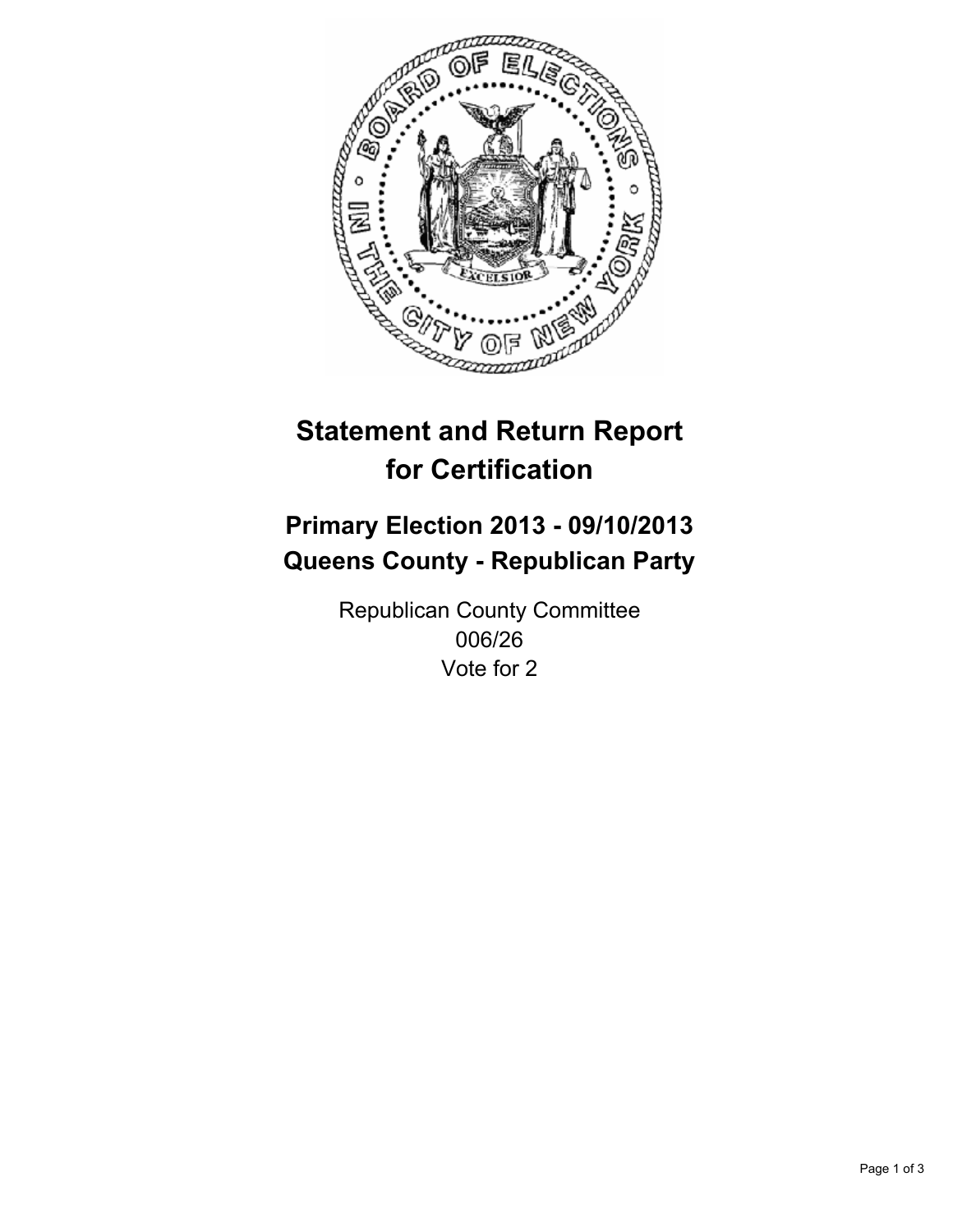

## **Assembly District 26**

| ABSENTEE/MILITARY<br><b>FEDERAL</b><br>SPECIAL PRESIDENTIAL<br>AFFIDAVIT<br>ALFREDO CENTOLA<br>LINDA A. ROMANO<br><b>BRIAN MACDONALD</b><br>CLAUDIA AMBROSINO<br><b>Total Votes</b> | <b>EMERGENCY</b> | 0        |
|-------------------------------------------------------------------------------------------------------------------------------------------------------------------------------------|------------------|----------|
|                                                                                                                                                                                     |                  | 0        |
|                                                                                                                                                                                     |                  | 0        |
|                                                                                                                                                                                     |                  | 0        |
|                                                                                                                                                                                     |                  | $\Omega$ |
|                                                                                                                                                                                     |                  | 6        |
|                                                                                                                                                                                     |                  | $\Omega$ |
|                                                                                                                                                                                     |                  | 4        |
|                                                                                                                                                                                     |                  | 3        |
|                                                                                                                                                                                     |                  | 13       |